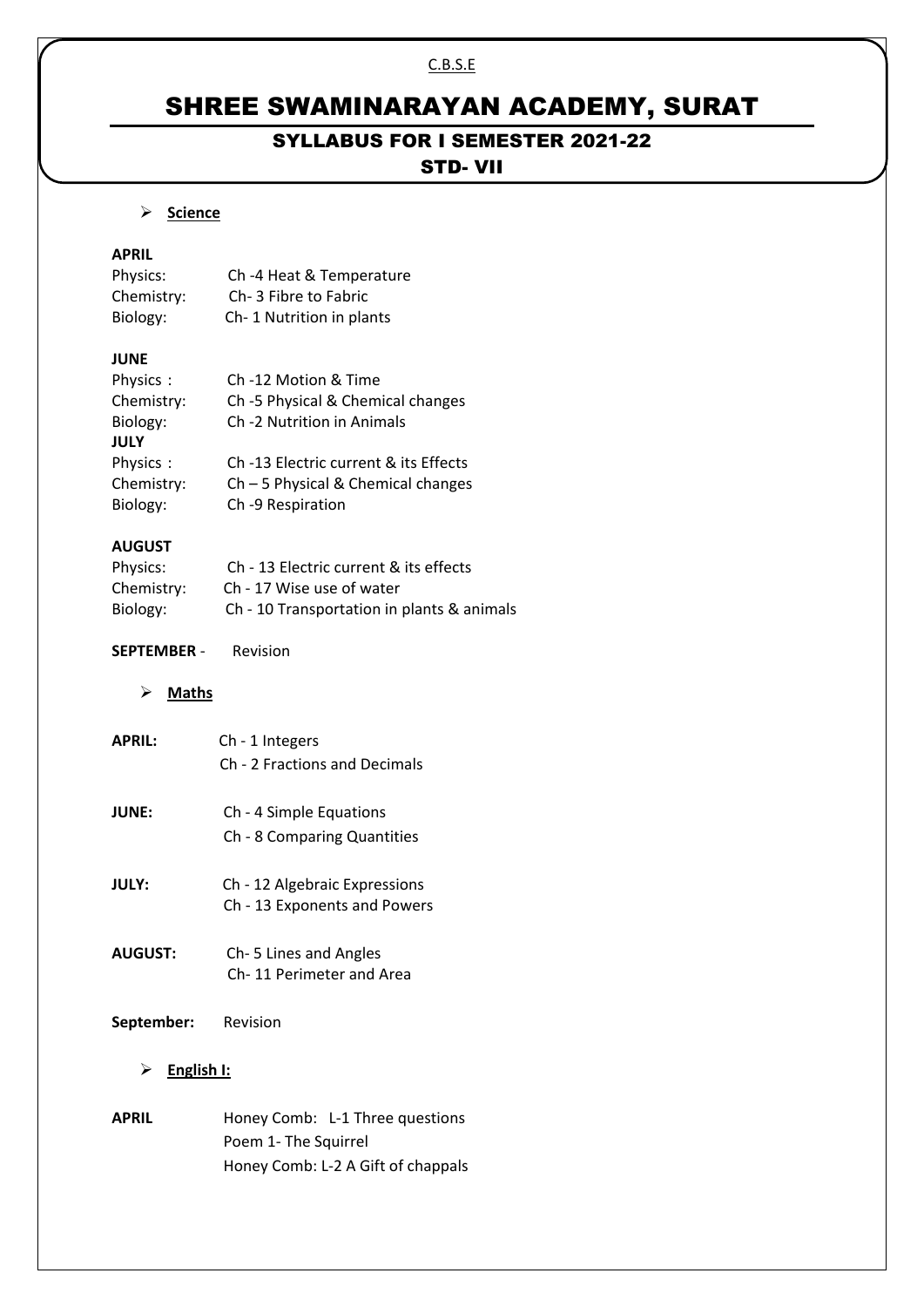|                        | Supp: L-1 The Tiny Teachers                     |
|------------------------|-------------------------------------------------|
|                        | Writing Section: Biographical Sketch            |
|                        |                                                 |
| <b>JUNE</b>            | Honey Comb: Poem 2: The Rebel                   |
|                        | Poem 3: The Shed                                |
|                        | L-3 Gopal & Hilsa Fish                          |
|                        | Supp: L-2 Bringing up Kari                      |
|                        | <b>Grammar Section: Tense</b>                   |
|                        | Reading Section: Assn. 1 to 4 [ENG PLUS]        |
| <b>JULY</b>            | Honey comb: L-4 The Ashes that made trees bloom |
|                        | Poem 4 Chivvy                                   |
|                        | Supp: L-3 The Desert                            |
|                        | L-4 The Cop & the Anthem                        |
|                        | Writing Section: Data Interpretation            |
|                        | Reading Section: Assn. 5 to 8[ENG PLUS]         |
| <b>AUGUST</b>          | Honey Comb: L-5 Quality                         |
|                        | Poem 5: Trees                                   |
|                        | Supp: L-5 Golu grows a Nose                     |
|                        | <b>Grammar Section: Active Passive Voice</b>    |
|                        | Reading Section: Assn. 9 to 12                  |
| <b>SEPTEMBER:</b>      | Revision                                        |
|                        |                                                 |
|                        |                                                 |
| <b>English II</b><br>≻ |                                                 |
| <b>APRIL</b>           | <b>Grammar Tree</b>                             |
|                        | <b>Nouns</b>                                    |
|                        | Pronouns                                        |
|                        | Adjectives                                      |
| <b>JUNE</b>            | <b>Verbs: Transitive and Intransitive</b>       |
|                        | Verbs: Tenses and Time                          |
|                        | Verbs: Finite & Non-Finite                      |
| JULY                   | <b>Modal Auxiliaries</b>                        |
|                        | Subject- Verb agreement                         |
|                        | <b>Phrasal Verbs</b>                            |
| <b>AUGUST</b>          | Articles                                        |
|                        | <b>Active Passive Voice</b>                     |
|                        | Determiners                                     |
|                        |                                                 |
| ENG. PLUS-             | Noun-Number and gender                          |
|                        | Adjective<br>Verbs                              |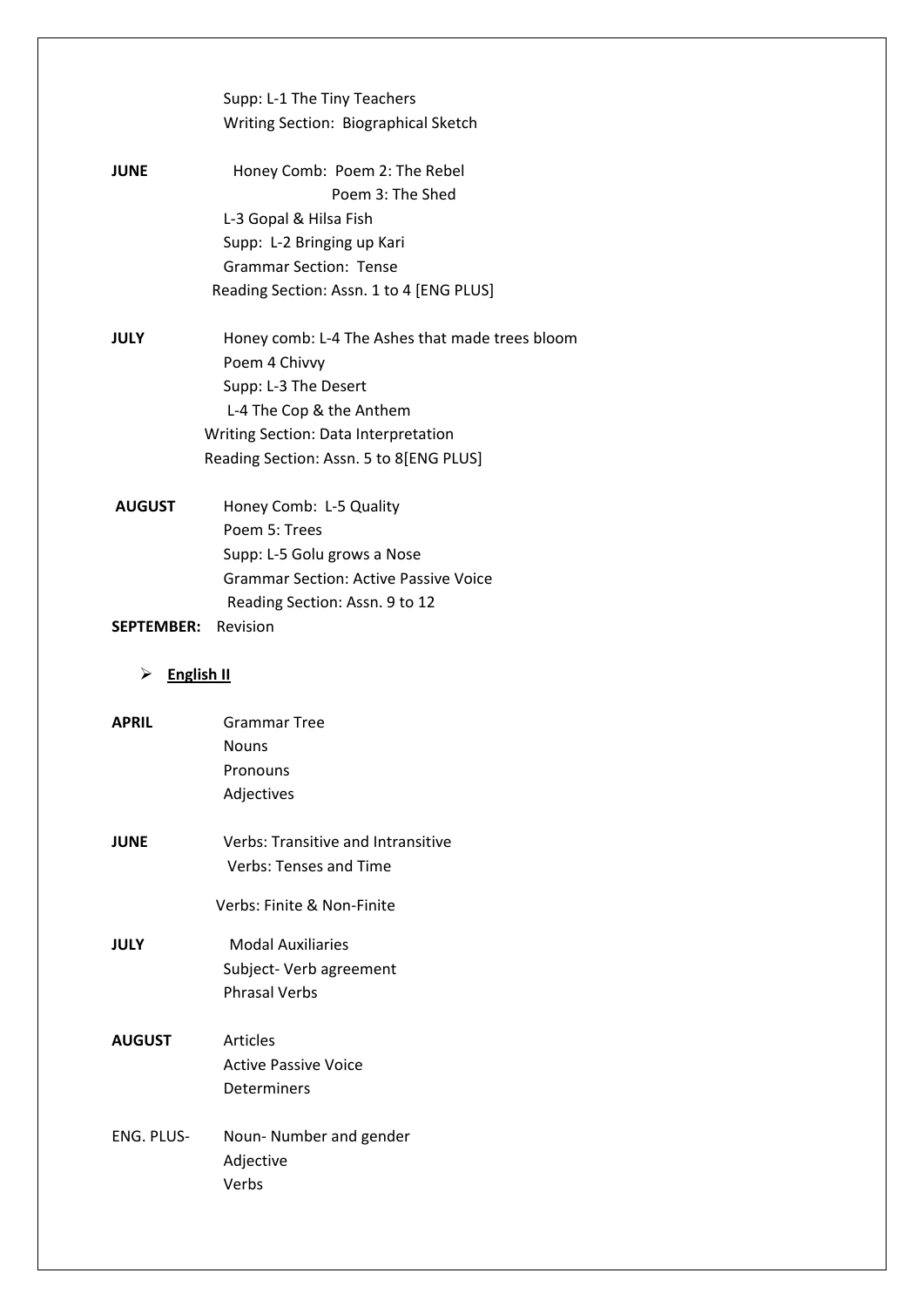Determiners Finite and Non- Finite Verbs Modals Subject verb agreement Active & Passive Voice

Writing section: Informal letters, Notice Writing **SEPTEMBER** Revision

## **Social Science**

#### **APRIL**

| History:         | <b>CHP 1 The Medieval World</b>                    |  |
|------------------|----------------------------------------------------|--|
|                  | CHP 2 The Regional Kingdoms -1                     |  |
| Geography:       | <b>CHP 1 Our Environment</b>                       |  |
|                  | CHP 2 Inside our Earth                             |  |
| Civics:          | CHP 1 Democracy                                    |  |
| <b>MAY</b>       |                                                    |  |
| History:         | <b>CHP 3 The Sultanate Period</b>                  |  |
| Geography:       | CHP 4 Major Landforms                              |  |
| Civics:          | CHP 2 Pillars of Democracy                         |  |
| <b>JUNE</b>      |                                                    |  |
| History:         | CHP 4 The Regional Kingdoms-2                      |  |
| Geography:       | CHP 6 Weather and Climate                          |  |
| Civics:          | <b>CHP 4 State Government</b>                      |  |
| <b>JULY</b>      |                                                    |  |
| History:         | CHP 7 Towns, Traders & Craftsmen                   |  |
| Geography:       | <b>CHP 8 Natural Vegetation</b>                    |  |
| Civics:          | CHP 5 Media & Democracy                            |  |
| <b>AUGUST</b>    |                                                    |  |
| Geography:       | CHP 10 Life in the Tropical & Sub Tropical Regions |  |
| Civics:          | India & Democracy<br>CHP 9                         |  |
| <b>SEPTEMBER</b> | Revision                                           |  |
| Computer         |                                                    |  |

| <b>APRIL</b>  | <b>CHP 1 Network Communication &amp; Mobile OS</b> |
|---------------|----------------------------------------------------|
|               | CHP 2 Creating Tables in MS Word 2010              |
|               |                                                    |
| <b>JUNE</b>   | CHP 3 MS Excel 2010 Advanced Features              |
|               | CHP 4 Introduction to Programming Concepts         |
|               |                                                    |
| <b>JULY</b>   | CHP 5 More about Scratch                           |
|               |                                                    |
| <b>AUGUST</b> | CHP 6 QB64- Programming Statements II              |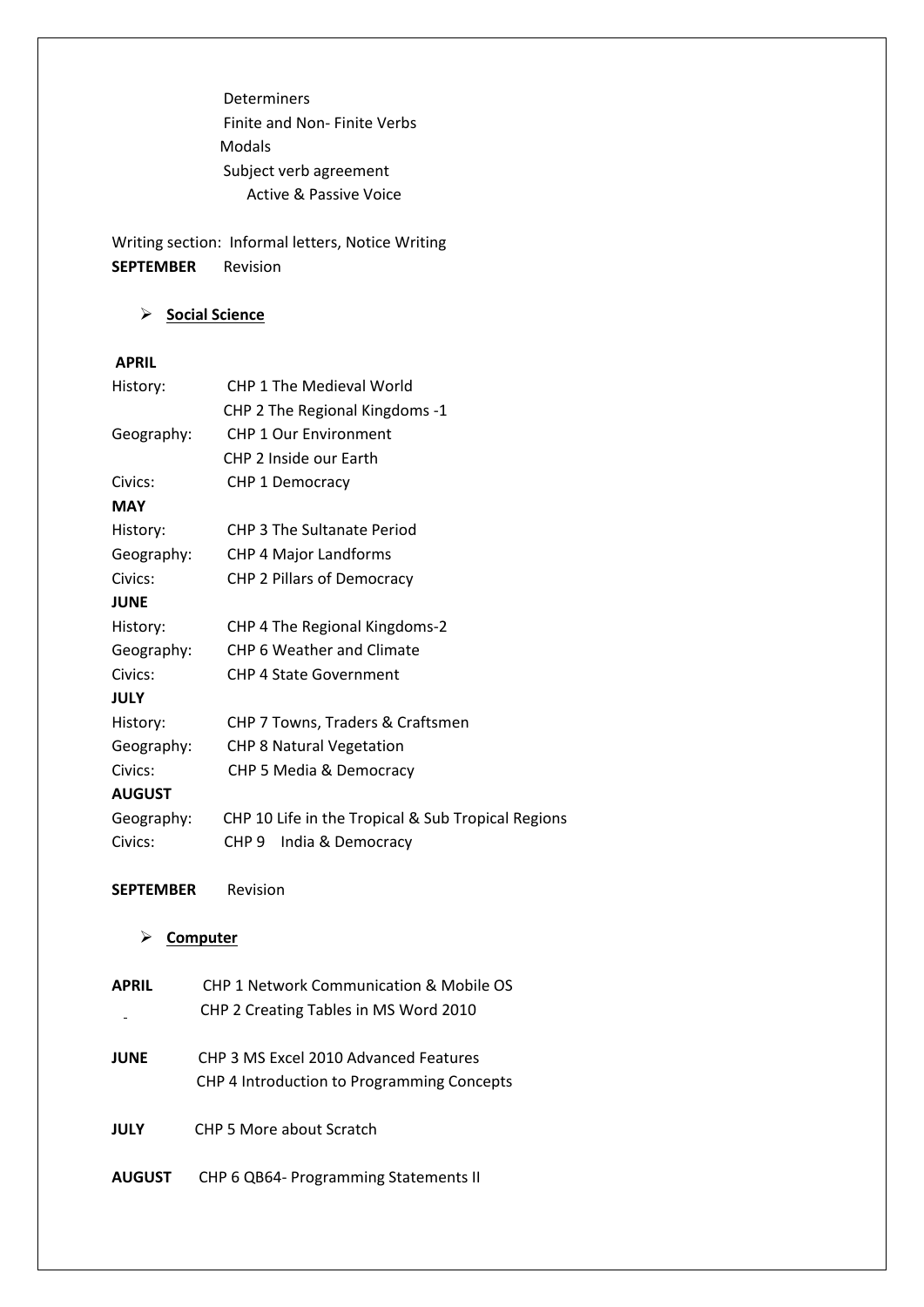**SEPTEMBER** Revision

#### **Sanskrit**

- **May:** रुचिरा 1. सुभाचिताचन 2. दुर्ुुद्धिः चिनश्यचत व्याकरण - उच्चारण स्थानानि वर्णविन्यासाः संयोगाः च
- **June:** रुचिरा 3. स्वावलंबनम् 4. हास्यर्ालकचि सम्मेलनम् व्याकरण - संख्या 1- 50 समय लेखनम्
- **July:** रुचिरा 5. पद्िता रमार्ाई 6. सदाचारः

व्याकरण - धातुरूपाणि- (गम्, नम्, चल्, खाद्, पा) --- लट्लकार, लृट्लकार, लंङ्लकार ।

August: रुचिरा - 7.संङ्कल्पः सिद्धिदायकः व्याकरण- शब्दरूप

## **September**: Revision

## **G.K**

- **APRIL** India our country L- 1,2 & 3 Sports round-up L 4,5, & 6
- **JUNE** Grammar & Language L- 7,8,9, & 10 Plants & animal Kingdom L- 11,12,13, &14
- **JULY** Our world & environment L 15 & 16 Exploring science L 17,18,19,20, & 21
- **AUGUST** Thinking & number skills L 22,23,24, & 25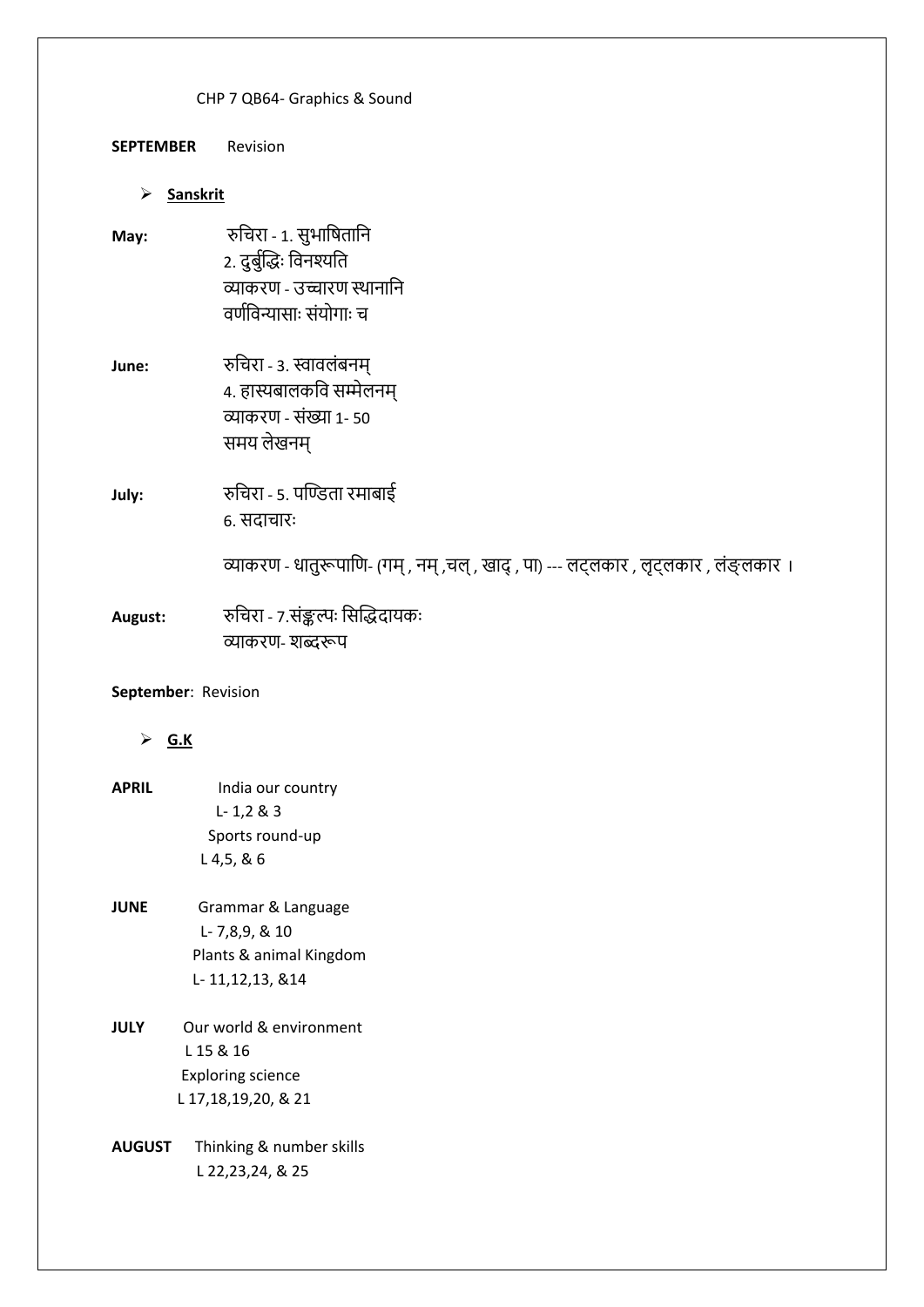Literature & entertainment L 26 27 & 28 Life skill & value education L- 29, 30 & 31 **SEPTEMBER** Revision

 $\triangleright$  **Hindi** 

**APRIL** ऩाठ 1: हम ऩंछी उन्मुक्त गगन के

ऩाठ 2: दादी मााँ

पाठ 3: हिमालय की बेटियाँ

व्याकरण

ऩयाायवाची 1 to 20

ववरोधी 1 to 20

तत्सम तद्भव 1 to 15

अनेकाथी शब्द 1 to 10

अपठित गद्यांश

अनुच्छेद

**JUNE** ऩाठ4 :कठऩुतऱी

पाठ ५ :मिठाईवाला

व्याकरण

नारा ऱेखन

कहानी ऱेखन

**JULY** ऩाठ:6 रक्त और हमारा शरीर

पाठ:7 पापा खो गए

पाठ:8 शाम एक किसान

व्याकरण